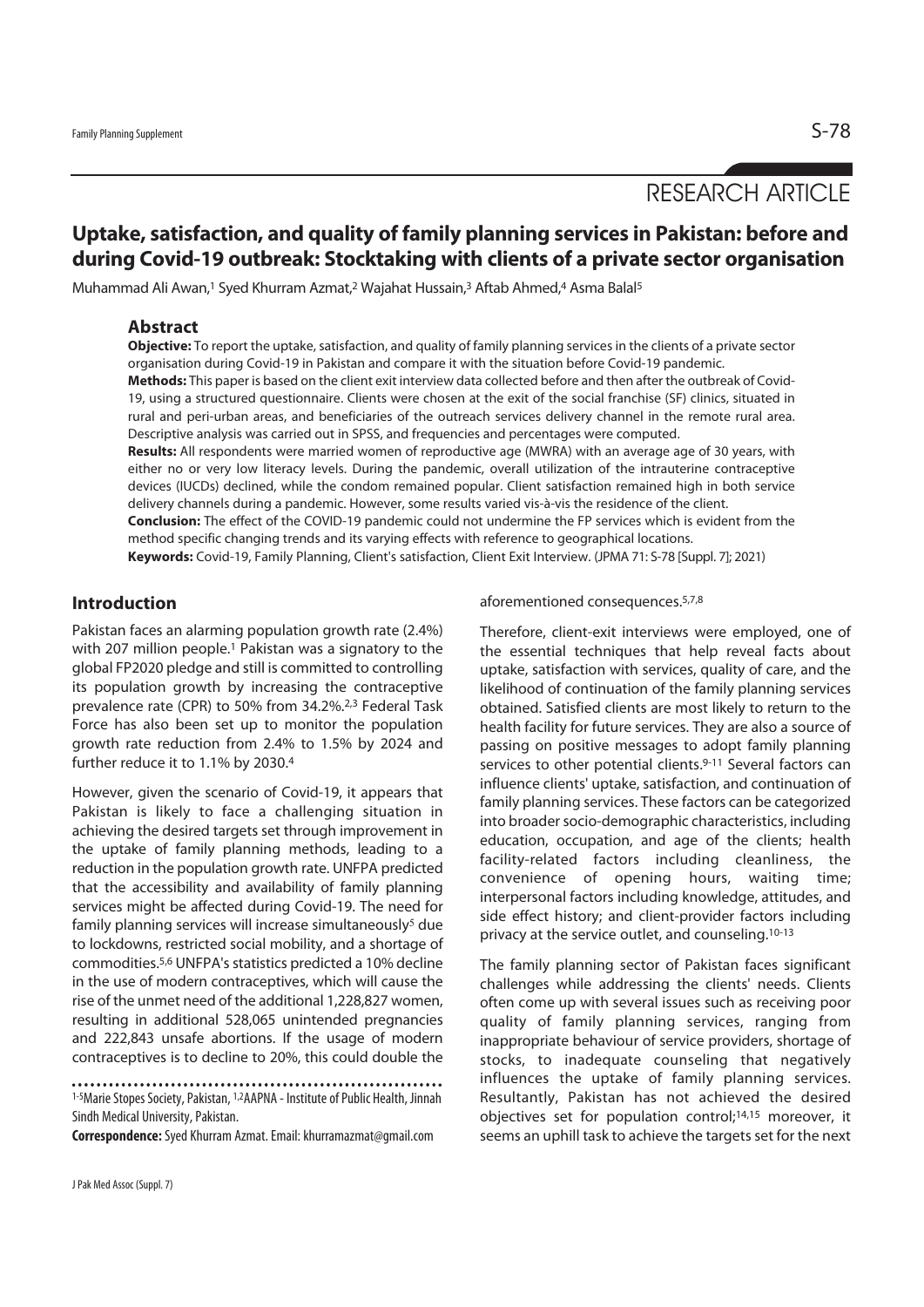decade. Therefore, through this manuscript, an attempt has been made to provide an understanding of the situation of family planning about the quality-of-service delivery, uptake of family planning methods, and clients' satisfaction before and during Covid-19; anticipating that this piece of evidence might be helpful for the future action plan of the country.

Marie Stopes Society (MSS), a non-governmental organization, addresses the family planning needs of a diverse population in rural and peri-urban areas, through a Social Franchise (SF) network of clinics (branded as Suraj, meaning "Sun") with a network of over 400 midlevel private service providers and through outreach camps.

An exit interview survey is a practical approach to assess the uptake of family planning methods, the quality of services, and clients' satisfaction. However, since the family planning service delivery got interrupted during the pandemic, it is essential to cross-examine the data of the client exit interviews for both years, i.e., 2019 and 2020. The study's overall objective is to report the uptake, satisfaction, and quality of FP services during Covid-19 in Pakistan and compare it to the situation before Covid-19.

#### **Methods**

Cross-sectional facility-based client exit interviews were conducted in selected districts of Sindh, Punjab, and Khyber Pakhtunkhwa provinces of Pakistan. Data collection took place between April and May 2019 and June and July 2020. A total of 1644 clients receiving FP services were selected for interview in 2019 (prepandemic period), comprising 1423 clients interviewed at 60 Suraj SF facilities while 221 clients at the 15 outreach camps. Likewise, a total of 1040 clients receiving FP services were interviewed in 2020 (during the pandemic), comprising 757 clients interviewed at 60 Suraj SF facilities while 283 clients at the 15 outreach camps.

A structured questionnaire was used for data collection, which covered: a) Socio-demographic characteristics of clients, b) Poverty, c) Service utilization, d) Method choice. e) Communication channels and sources of information, f) Quality of care, g) Client satisfaction, etc. However, the data presented in this paper is mainly on client satisfaction and quality of care.

Written informed consent was obtained from all study participants using a standard consent form at the beginning of the interview. The participants were assured that their information would be kept confidential, and only relevant people will have access to identifier information. All interviews took place in privacy at the service providers' clinic. Ethical approval for this study was provided by the Institutional Review Board of Research and Development Solutions, Islamabad, Pakistan, in December 2020, with IRB approval number IRB00010843.

The quality of the data was of prime importance for accurate, reliable, and valid results; therefore, an independent agency was hired for data collection. The agency trained all enumerators, and the data was collected using Computer Assisted Personal Interviewing (CAPI) programme. The ODK Collect v1.20.0 was used to develop the questionnaire. Data logical checks were applied to the programme to minimize errors and omissions, and the completed questionnaires were transferred to the central server at the end of the day, where all data was stored. Final data were exported to SPSS v17 for analysis. A descriptive data analysis was done; frequencies were run for categorical data.

#### **Results**

All the respondents of this study were married women of reproductive age (MWRA), in which a majority (about 60%) of the clients of the Suraj Social Franchises were aged 30 years and above. Similarly, in the outreach service camps, half of the clients were aged 30 and above. Every second client had no educational background, while every third client had studied till grade 5 only.

The comparative analysis, before and during the pandemic, of family planning service utilization indicates that the trends for the usage of IUCD reduced from 38.4% in 2019 to 33.7% in 2020. However, every second client

**Table-1:** Types of service utilization at Suraj Social Franchise Clinics.

| <b>Types of Services</b>           | Year           |               |  |
|------------------------------------|----------------|---------------|--|
|                                    | $2019(n=1278)$ | $2020(n=757)$ |  |
| <b>IUCD</b>                        | 38.4%          | 33.7%         |  |
| <b>Injectables</b>                 | 15.7%          | 18.6%         |  |
| Contraceptive pills, non-emergency | 19.8%          | 19.9%         |  |
| Male condoms                       | 25.5%          | 51.4%         |  |
| <b>Emergency contraception</b>     | 0.0%           | 0.5%          |  |

IUCD=Intra-uterine Contraceptive Device.

**Table-2:** Family planning service utilization in outreach camp.

| <b>Types of Services</b>           | Year          |               |  |
|------------------------------------|---------------|---------------|--|
|                                    | $2019(n=221)$ | $2020(n=283)$ |  |
| <b>IUCD</b>                        | 56.1%         | 35.0%         |  |
| <b>Injectables</b>                 | 12.2%         | 10.2%         |  |
| Contraceptive pills, non-emergency | 10.4%         | 13.8%         |  |
| Male condoms                       | 21.3%         | 74.9%         |  |
| <b>Emergency contraception</b>     | 0.0%          | $0.0\%$       |  |

IUCD=Intra-uterine Contraceptive Device.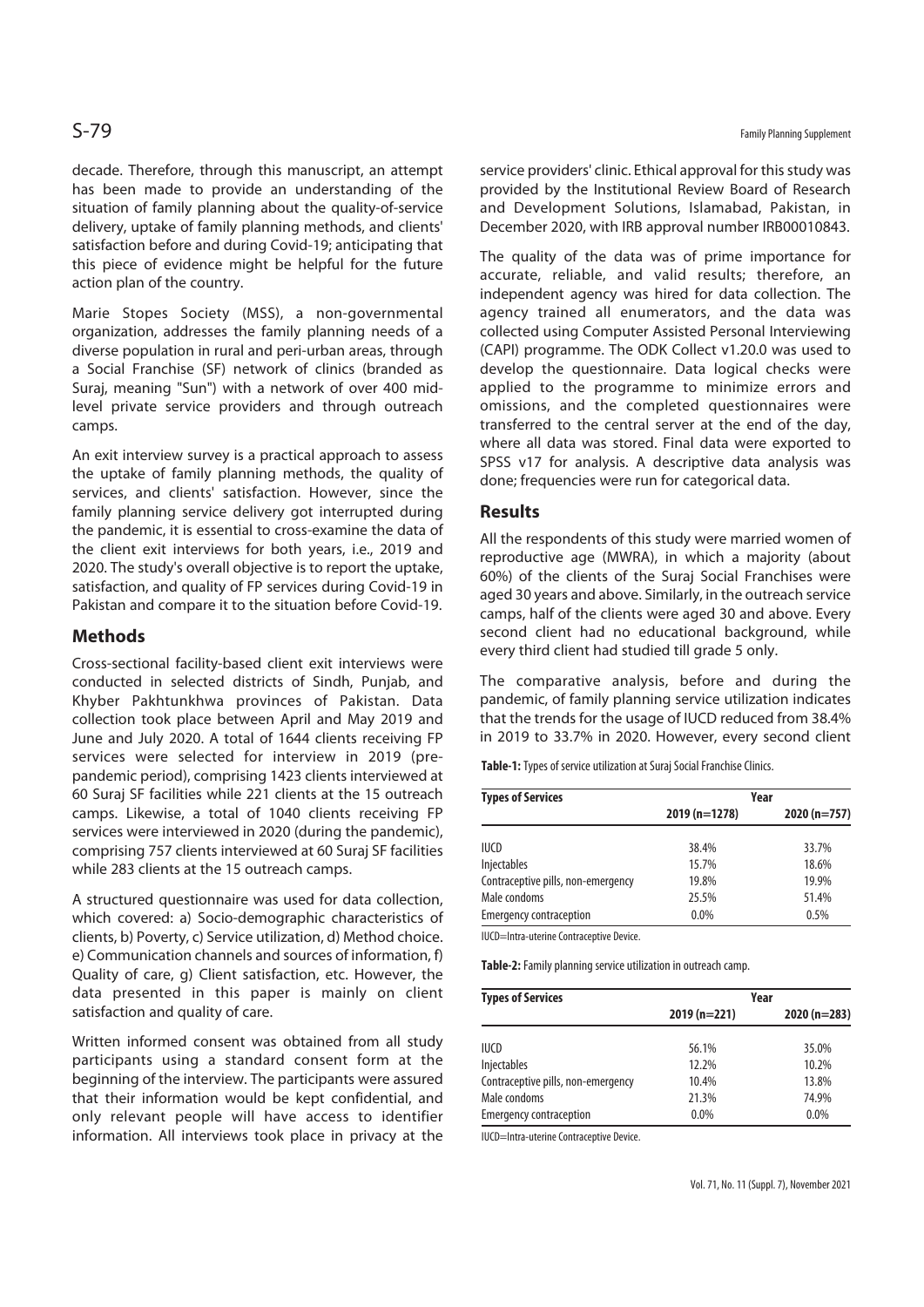Family Planning Supplement  $\mathsf{S}\text{-}\mathsf{80}$ 

**Table-3:** Clients satisfaction among clients of outreach camp (strongly agreed or agreed).

| <b>Client Satisfaction</b>                               | Year              |                   |  |
|----------------------------------------------------------|-------------------|-------------------|--|
|                                                          | 2019<br>$(n=221)$ | 2020<br>$(n=283)$ |  |
| Operating hours of the facility were convenient          | 99.5%             | 91.5%             |  |
| Did not wait a long time to be seen                      | 99.1%             | 90.5%             |  |
| Treated with respect                                     | 99.5%             | 91.2%             |  |
| Could understand what the doctor or nurse was telling me | 99.5%             | 89.4%             |  |
| Found it easy to ask the doctor or nurse questions       | 99.1%             | 89.4%             |  |
| Satisfied with the fee charged for service               | 99.1%             | 89.8%             |  |
| Overall experience was satisfactory                      | 99.3%             | 90.3%             |  |

(51.4%) opted for a condom as a family planning method in 2020, compared to 2019 when every fourth client (25.5%) used a condom. Similarly, a slight increase (18.6%) was also observed in the utilization of injectable as a family planning method in 2020 compared to trends captured for the same method in 2019 (15.7%). For details, refer to Table-1.

A similar trend was observed in the outreach camps, where the utilization of IUCD decreased from 56.1% in 2019 to 35% in 2020. Similarly, injectable use dropped from 12.2% in 2019 to 10.2% during the pandemic in 2020. Nevertheless, the prevalence of male condoms was reported at 21.3% in 2019, and it jumped to 74.9% in 2020 (Table-2), which is consistent with the findings coming from the areas of Suraj Social Franchises.

Clients' choice and preference to receive modern FP methods from MSS-associated SF clinics increased from 45.9% in 2019 to 51.3% in 2020. However, the proportion of the clients visiting the service provider for first-time family planning services decreased from 29% in 2019 to 17% in 2020. Likewise, the proportion of clients who used modern contraceptive family planning methods from MSS's operated outreach camps increased from 20.8% in 2019 to 24.2% in 2020. However, the proportion of the clients visiting the outreach camp for first-time utilization of family planning services significantly decreased from 44% in 2019 to 10% in 2020.

**Quality of Care:** Overall, clients' expectations increased for the quality-of-care indicators during the pandemic. For instance, in 2019, 83% of SF clients reported receiving information on side effect management, compared to the post-pandemic period in 2020, i.e., 81%. Similarly, in 2019, 83% of the SF clients affirmed that service providers gave due information and counseling on all methods and services they could receive. In 2020, the same variable trends were reported around 80%. Among the outreach clients in 2019, 87.7% said they were provided

information on the side effect management, while in 2020, a similar trend was observed for the same variable, i.e., 85.2%. Similarly, in 2019, 78.7% of the outreach clients reported that service providers gave due information and counseling on all methods and services they could receive, while in 2020 for the same variable trends were reported at 75.3%.

Among the clients of SF, the percentages for most of the indicators such as waiting time at the facility, its opening hours, clients counseling, treating clients with respect, and satisfaction with price were reported to be 90% and above, both before and during Covid-19. At the same time, the overall client satisfaction remained above 90% before and during the pandemic.

In remote rural areas served by outreach camps, percentages for most of the indicators such as waiting time at the facility, its opening hours, clients counseling, treating clients with respect, and satisfaction with price were reported to be about 89% and above, prior to and during Covid-19 (Table-3). At the same time, the overall client satisfaction remained above 90% before and during the pandemic.

The reason and purpose for choosing MSS's Services was analysed. It was observed that the trend for using family planning services from the NGO clinics reduced from 60.5% in 2019 to 36.6% in 2020. Before the onset of the outbreak (i.e., in 2019), 9.7% of clients consulted MSS affiliated clinics citing low cost, while in 2020 (during Covid-19), this percentage increased to 24.7%. Although in outreach camps, a slight increase was observed from 55.2% in 2019 to 56.2% in 2020 for the FP service clients. A significant increase from 5.9% (2019) to 14.1% (2020) was noted for the clients who offered FP service from outreach camp because of its low cost.

Data gathered from the Suraj Social Franchises areas reveals that the social franchise service provider influenced 15.9% of the clients in 2019 in their decision about family planning uptake. It reduced to 5% in 2020. Similarly, in 2019, 22.5% and 8.5% of clients were influenced by LHW and LHV, while, in 2020, it fell to 2.2% and 1.2%, respectively. As for MSS's FHEs, it was increased from 17.5%, in 2019, to 74.1% in 2020 to influence clients for uptake of family planning services. Likewise, data gathered from the clients who attended outreach camp shows that the MSS social franchise service provider influenced 5% of the clients, increasing to 9.9% in 2020. At the same time, LHVs influence on clients for FP uptake reduced from 15.8% in 2019 to 3.9% in 2020. While, the same for LHWs dropped from 33.5% in 2019 to 24.4% in 2020, respectively. Significantly, Traditional Birth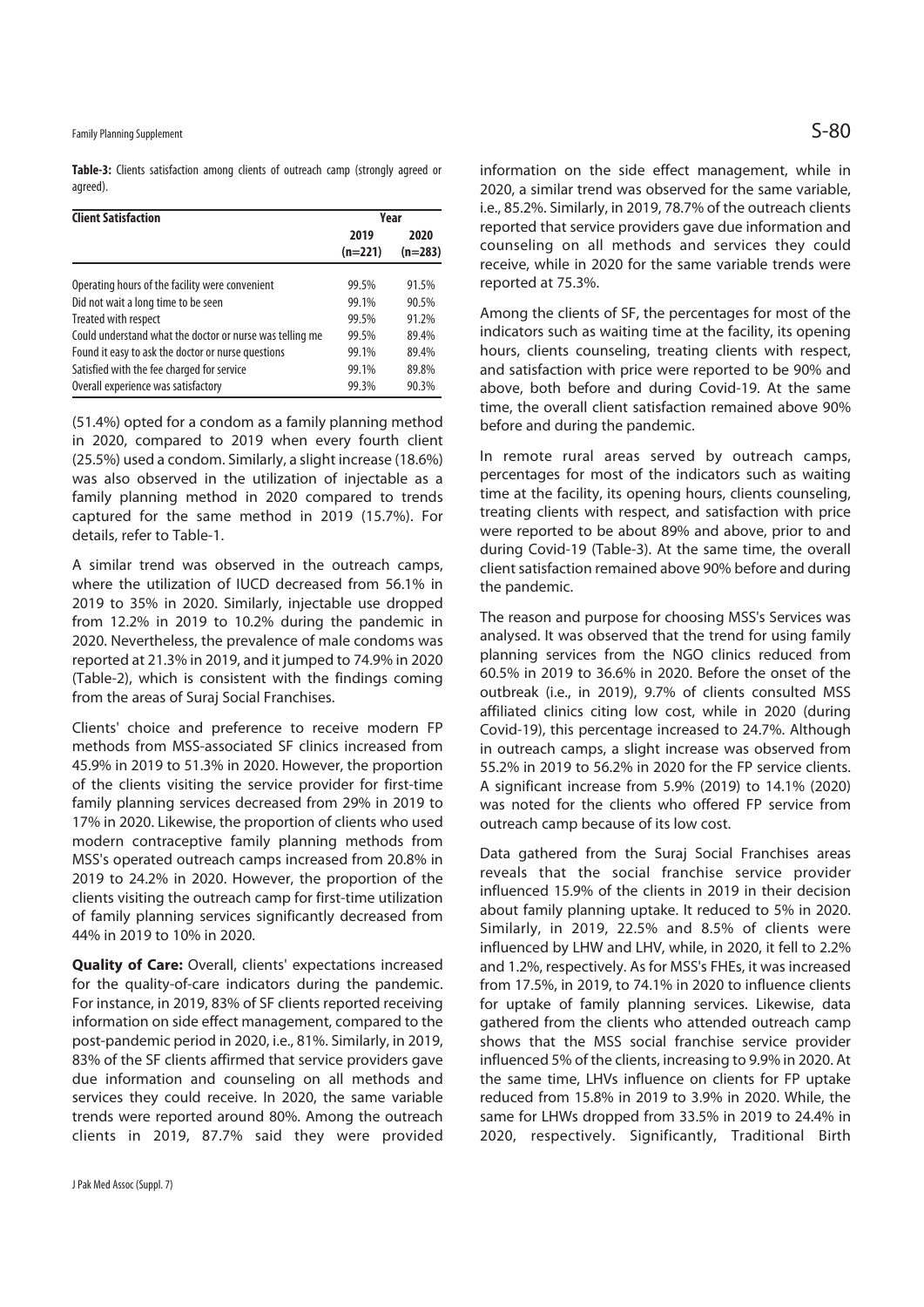Attendants (TBA) influenced the decision of 23.3% of the clients to uptake family planning methods in 2020, as opposed to only 6.8% in 2019.

The survey data from the SF areas reveal that television was the most common type of media accessed by 55.6% of clients in 2019, and it decreased to 53% in 2020. Similar declining trends were observed for radio from 5.9% in 2019 to 2.1% in 2020. While increasing trends were observed for the internet from 1.6% in 2019 to 4.4% in 2020 and social media from 2.0% in 2019 to 5.7% in 2020. Similarly, the clients who visited the outreach camp reported television as the most common type of media in their area, as the access to television increased from 37.5% in 2019 to 49.5% in 2020. However, usage for radio significantly declined from 10.9% in 2019 to only 0.7% in 2020.

#### **Discussion**

The data from our study shows that during the pandemic in 2020, the overall usage of IUCD declined notably in remote rural areas. Similar declining trends of IUCD use in Sindh were reported in the contracted-out public health facilities.6 However, male condoms remained the most prominent FP method during the pandemic, mainly among the clients of the remote rural areas. These trends can be linked to the fact that people are most likely afraid of close contact and apprehension of contracting Covid-19.16,17 The same is valid with service providers, who avoided longer consultations with clients due to the high risk of infection transmission.7,18,19

Moreover, the IUCD insertion takes longer and increases the vulnerability to contracting the viral infection than receiving a male condom.20 Similar declining trends were observed for the first-time users/adopters of the modern family planning methods in SF and outreach service delivery channels In addition, people living in peri-urban areas have been subjected to strict lockdowns and social distancing, inhibiting their access to FP services.21 The outreach FP camps were executed per the convenience of remote rural clients, where mobility was not an issue for them to access the FP services. In Pakistan, the response to Covid-19 negatively affected the delivery of family planning services, such as the suspension of lady health workers' homes services<sup>22</sup> due to their engagement in Covid-19 related activities. Similarly, the closure of outdoor patient departments of health facilities<sup>3</sup> negatively affected FP services. Hence, the decreasing trend of LHVs and LHWs' influence on FP users is reflected in our results.

A timely response to the FP service delivery gap came

from developing the capacities of the service providers who were a part of the SF network by providing them with necessary supplies, enabling IP protocols, and ensuring that SOPs are in place. Moreover, the outreach camps also addressed the services accessibility issue during the pandemic. This fact reported in our study concurred with other studies conducted in Tanzania and Port Said city.23,24

Furthermore, our findings on overall user satisfaction are consistent with two separate studies that tested both service delivery models such as Surai social franchise clinics25 and outreach services.26 The studies also cited user satisfaction as very high and indicative of good service quality provided to users. Therefore, improving FP services uptake needs a system's approach,<sup>27</sup> which has worked in this NGO's model. Furthermore, client flow remained persistent in the franchised clinics because of low cost, which is in concordance with the model found in Ethiopia.28

### **Conclusion**

Covid-19 significantly impacted the uptake of family planning methods. Among people regarding their choice of FP method, geographical access, and history of family planning. Therefore, it is essential to adopt mitigation strategies per type of FP clients, their needs, and their limited access due to mobility restrictions.

#### **References**

- 1. Wazir MA, Goujon A. Assessing the 2017 census of Pakistan using demographic analysis: A sub-national perspective. [Online] 2019 [Cited 2021 August 12]. Available from URL: https://www.econstor.eu/bitstream/10419/207062/1/166701341 6.pdf
- 2. National Institute of Population Studies (NIPS) Pakistan and ICF. Pakistan Demographic and Health Survey 2017-18. Islamabad, Pakistan, and Rockville, Maryland, USA: NIPS and ICF; 2019.
- 3. Kamran I, Niazi R, Parveen T, Khan M, Khan K. Improving Access to Family Planning Services through the Private Sector in Pakistan: A Stakeholder Analysis. Islamabad, Pakistan: The Population Council, Inc; 2019.
- 4. Jones GW, Hardee K, Khan WM. Population and Family Planning in Pakistan: A Political Economy Analysis. UNFPA. [Online] 2019 [Cited 2021 August 12]. Available from URL: https://pakistan.unfpa.org/en/publications/population-andfamily-planning-pakistan-political-economy-analysis
- 5. UNFPA. UNFPA Pakistan Brief on COVID-19: Impact of COVID-19 on Reproductive Health, Family Planning and GBV in Pakistan. [Online] 2020 [Cited 2021 June 30]. Available from URL: http://familyplanning2020.org/sites/default/files/COVID/UNFPA-Pakistan-Brief-COVID-19-Impact.pdf
- 6. PPHI Sindh. PPHI Sindh's Family Planning Services during Coronavirus (Covid-19) Pandemic 2020. [Online] 2020 [Cited 2021 June 30]. Available from URL: http://www.familyplanning2020.org/resources/pphi-sindhsfamily-planning-services-during-coronavirus-covid-19 pandemic-2020